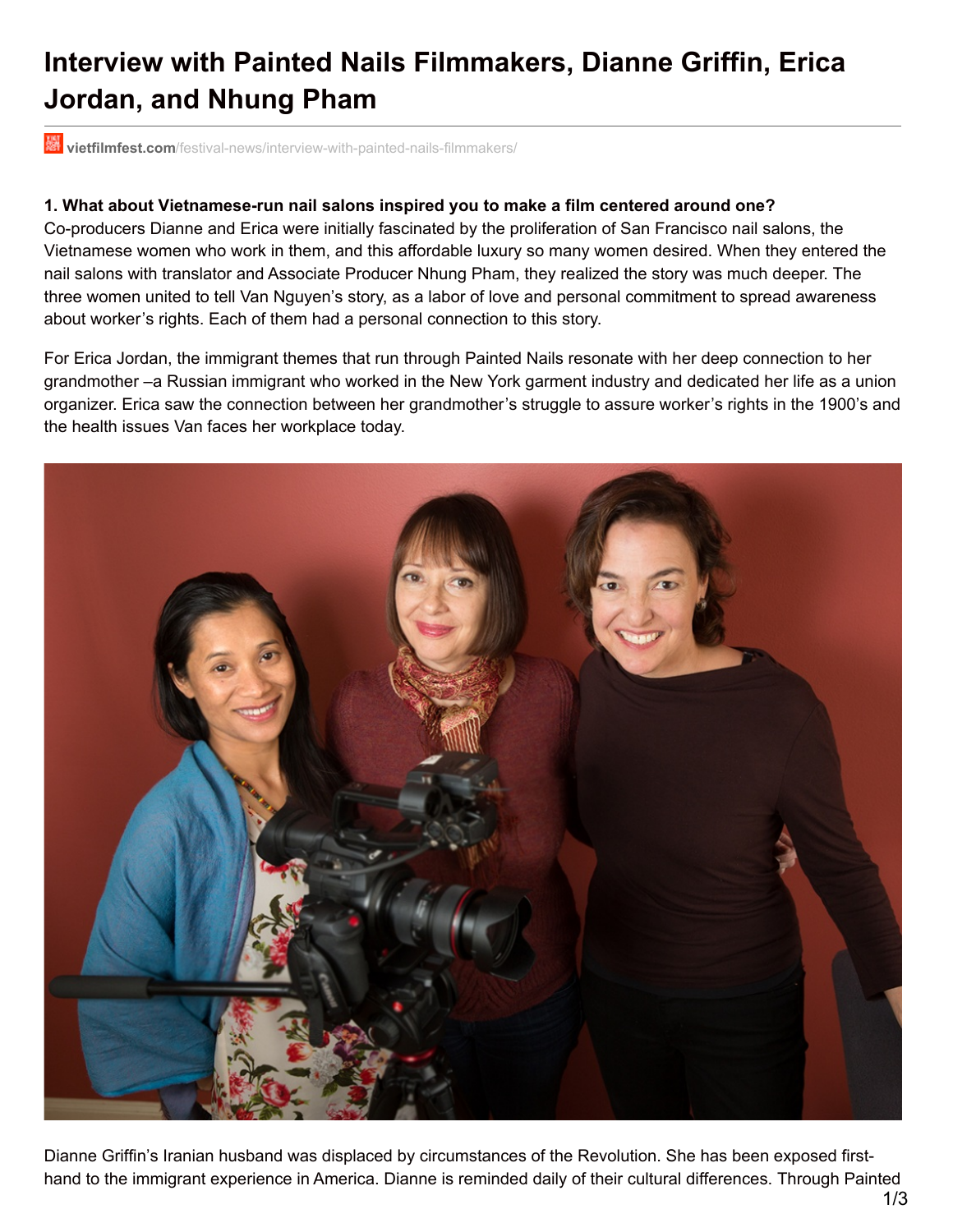Nails, Dianne was able to revisit themes she has explored in her past work, produced on many continents around the world – the complexities of a multicultural society and how we perceive and negotiate differences, the stranger, the other.

Nhung Pham has been working to help the Vietnamese community since she immigrated here in 1998. In her Master's program in International and Development Economics, Nhung engaged in on-site field research on the impacts of pesticides and herbicides on the health and productivity of small farmers in Nam Dinh province in Vietnam. Nhung was drawn to working on Painted Nails because of her commitment to assisting the Vietnamese immigrant community; especially those friends who suffer the consequences of working daily in the toxic environment of nail salons.

#### **2. What about Van Hoang (her last name is Nguyen) specifically drove you to tell her story?**

The development of a trusting relationship with Van Nguyen, as the main subject, was the defining element in creating this personal, character-driven documentary. She made it clear from the start that she had nothing to hide and generously invited us to document her unique journey for over several years. With the assistance from our translator and associate producer Nhung Pham, we were able to learn cultural subtleties and to seamlessly enter Van and her husband Triet's work and home. Our investment of time allowed us to structure a film that truly shows personal and political transformation.



**3. Much of Painted Nails deals with the experience of Vietnamese immigrants with assimilation and disillusionment with the American dream, struggling to balance work and family. Have films adequately portrayed that dynamic, or are depictions of the Asian immigrant experience lacking? Why or why not?**

We appreciate this question, because it was our intentions to make a film, not only about the toxins in the nail industry, but to share a multi-layered immigrant story. We wanted to make a film, which breaks down stereotypes and allows the audience to connect with, and care about, another person's struggles and triumphs on a very intimate level. We would like to see the film industry finance and distribute the many thought-provoking films, which are made every year by independent filmmakers, to a wider audience. We encourage people to go to film festivals